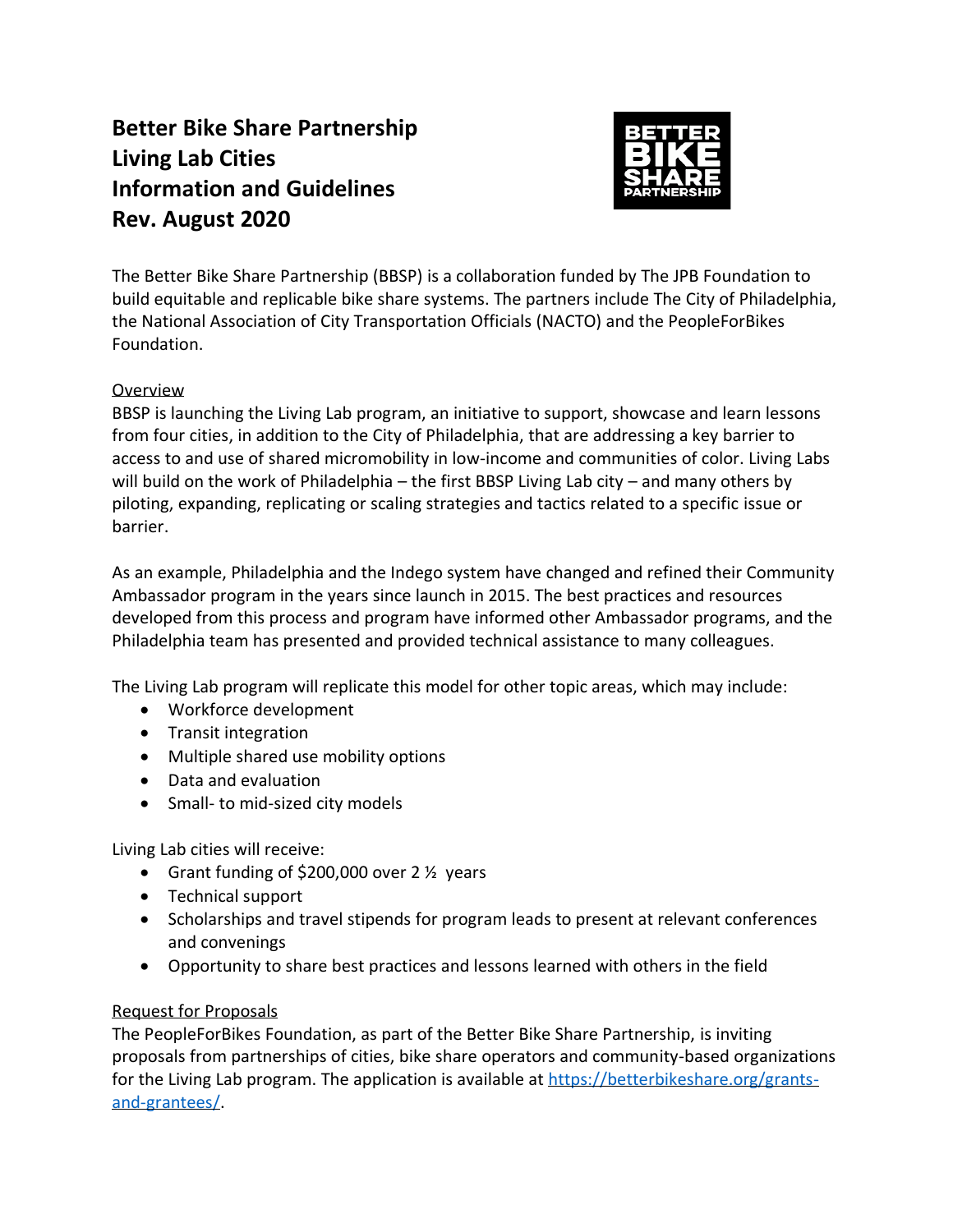| <b>Timeline</b>          |                                                                        |
|--------------------------|------------------------------------------------------------------------|
| August 24, 2020:         | RFP for Living Lab program released                                    |
| September 10, 2020       | Q&A session (will be recorded): 11:00am PDT/2:00pm EDT                 |
| October 23, 2020:        | Proposals due                                                          |
|                          | November/December 2020: Calls with Applicants and partners (as needed) |
| January 4, 2021:         | Living Lab cities announced                                            |
| January 2021:            | Kickoff event for Living Lab city leads                                |
| January - March 2021:    | Assessment and measurement plan developed; baseline                    |
|                          | assessment conducted                                                   |
| January 2021 - May 2023: | Living Lab work in place                                               |
| March $-$ June 2023:     | Final assessment conducted                                             |
| June 15, 2023:           | Final Report due                                                       |

BBSP will not fund:

- Bike share stations, bicycles, scooters or equipment related to the function of the shared micromobility system
- On-street infrastructure such as bike lanes or paths
- General operating costs
- Programming related to micromobility systems that have not yet launched

### Eligible Applicants

BBSP will grant to 501(c)(3) non-profit organizations or to city or county government offices. BBSP does not support for-profit companies.

BBSP does not support programs or entities outside the U.S.

### Living Lab City Requirements

- A minimum match of 10%, or \$20,000, over the life of the grant is required. The match may be cash, in-kind, or a combination of both.
- Lead applicants and partners (as appropriate) will participate in bi-weekly check-ins with BBSP program manager
- Lead applicants and partners (as appropriate) will participate in monthly Living Lab group check in calls
- Living Lab partners will collaborate with the BBSP writer to share stories, successes and lessons learned with the broader BBSP audience and respond promptly to all requests for interviews, updates or related materials

### Grant Submission

The BBSP Living Lab Application is available at [https://betterbikeshare.org/grants-and](https://betterbikeshare.org/grants-and-grantees/)[grantees/.](https://betterbikeshare.org/grants-and-grantees/)

Please submit your Application via email to Zoe Kircos, [zoe@peopleforbikes.org.](mailto:zoe@peopleforbikes.org)